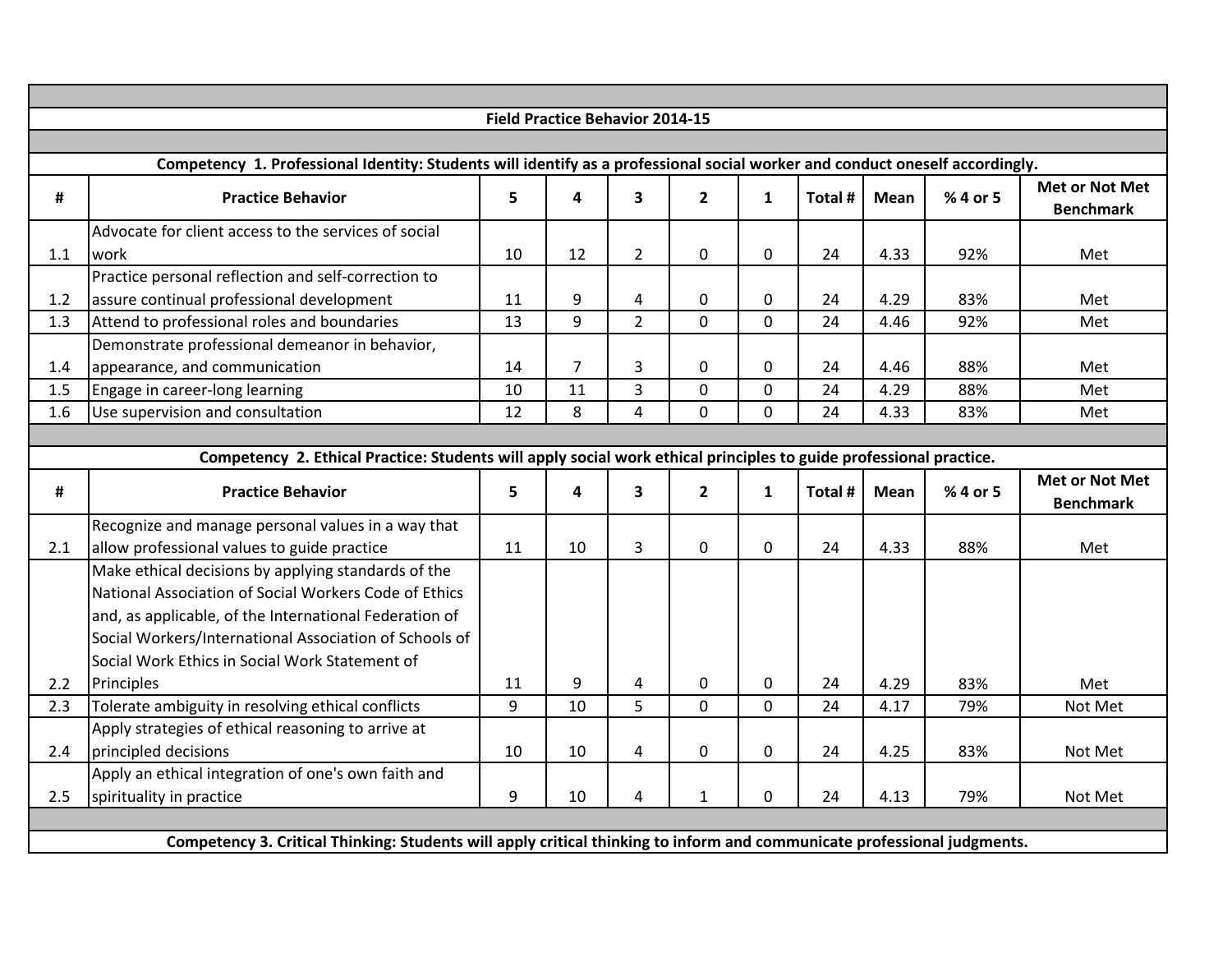| #   | <b>Practice Behavior</b>                                                                                  | 5  | 4  | 3              | $\mathbf{2}$   | $\mathbf{1}$ | Total # | Mean        | % 4 or 5 | Met or Not Met<br><b>Benchmark</b>        |
|-----|-----------------------------------------------------------------------------------------------------------|----|----|----------------|----------------|--------------|---------|-------------|----------|-------------------------------------------|
|     | Distinguish, appraise, and integrate multiple sources of                                                  |    |    |                |                |              |         |             |          |                                           |
|     | knowledge, including research based knowledge, and                                                        |    |    |                |                |              |         |             |          |                                           |
| 3.1 | Ipractice wisdom                                                                                          | 10 | 9  | 5              | $\mathbf 0$    | $\mathbf 0$  | 24      | 4.21        | 79%      | Not Met                                   |
|     | Analyze models of assessment, prevention,                                                                 |    |    |                |                |              |         |             |          |                                           |
| 3.2 | intervention, and evaluation                                                                              | 10 | 9  | 5              | $\mathbf 0$    | $\mathbf 0$  | 24      | 4.21        | 79%      | Not Met                                   |
|     |                                                                                                           |    |    |                |                |              |         |             |          |                                           |
|     | Demonstrate effective oral and written                                                                    |    |    |                |                |              |         |             |          |                                           |
|     | communication in working with individuals, families,                                                      |    |    |                |                |              |         |             |          |                                           |
| 3.3 | groups, organizations, communities, and colleagues                                                        | 12 | 10 | $\overline{2}$ | 0              | 0            | 24      | 4.42        | 92%      | Met                                       |
|     |                                                                                                           |    |    |                |                |              |         |             |          |                                           |
|     | Comptency 4. Diversity in Practice: Student will be able to engage diversity and difference in practice.  |    |    |                |                |              |         |             |          |                                           |
| #   | <b>Practice Behavior</b>                                                                                  | 5  | 4  | 3              | $\overline{2}$ | $\mathbf{1}$ | Total # | <b>Mean</b> | % 4 or 5 | Met or Not Met                            |
|     |                                                                                                           |    |    |                |                |              |         |             |          | <b>Benchmark</b>                          |
|     |                                                                                                           |    |    |                |                |              |         |             |          |                                           |
|     | Recognize the extent to which a culture's structures                                                      |    |    |                |                |              |         |             |          |                                           |
|     | and values may oppress, marginalize, alienate, or                                                         |    |    |                |                |              |         |             |          |                                           |
| 4.1 | create or enhance privilege and power                                                                     | 10 | 12 | $\overline{2}$ | $\mathbf 0$    | $\mathbf 0$  | 24      | 4.33        | 92%      | Met                                       |
|     | Gain sufficient self-awareness to eliminate the                                                           |    |    |                |                |              |         |             |          |                                           |
|     | influence of personal biases and values in working with                                                   |    |    |                |                |              |         |             |          |                                           |
| 4.2 | diverse groups                                                                                            | 10 | 12 | $2^{\circ}$    | $\mathbf 0$    | $\mathbf 0$  | 24      | 4.33        | 92%      | Met                                       |
|     | Recognize and communicate their understanding of                                                          |    |    |                |                |              |         |             |          |                                           |
|     | the importance of differences in shaping life                                                             |    |    |                |                |              |         |             |          |                                           |
| 4.3 | experiences                                                                                               | 12 | 10 | $\overline{2}$ | $\mathbf 0$    | $\mathbf 0$  | 24      | 4.42        | 92%      | Met                                       |
|     | View themselves as learners and engage those with                                                         |    |    |                |                |              |         |             |          |                                           |
| 4.4 | whom they work as informants                                                                              | 11 | 12 | $\mathbf{1}$   | 0              | $\mathbf 0$  | 24      | 4.42        | 96%      | Met                                       |
|     |                                                                                                           |    |    |                |                |              |         |             |          |                                           |
|     | Competency 5. Human Rights & Justice: Students will advance human rights and social and economic justice. |    |    |                |                |              |         |             |          |                                           |
| #   | <b>Practice Behavior</b>                                                                                  | 5  | 4  | 3              | $\overline{2}$ | $\mathbf{1}$ | Total # | Mean        | % 4 or 5 | <b>Met or Not Met</b><br><b>Benchmark</b> |
|     | Understand the forms and mechanisms of oppression                                                         |    |    |                |                |              |         |             |          |                                           |
| 5.1 | and discrimination                                                                                        | 11 | 10 | 3              | 0              | 0            | 24      | 4.33        | 88%      | Met                                       |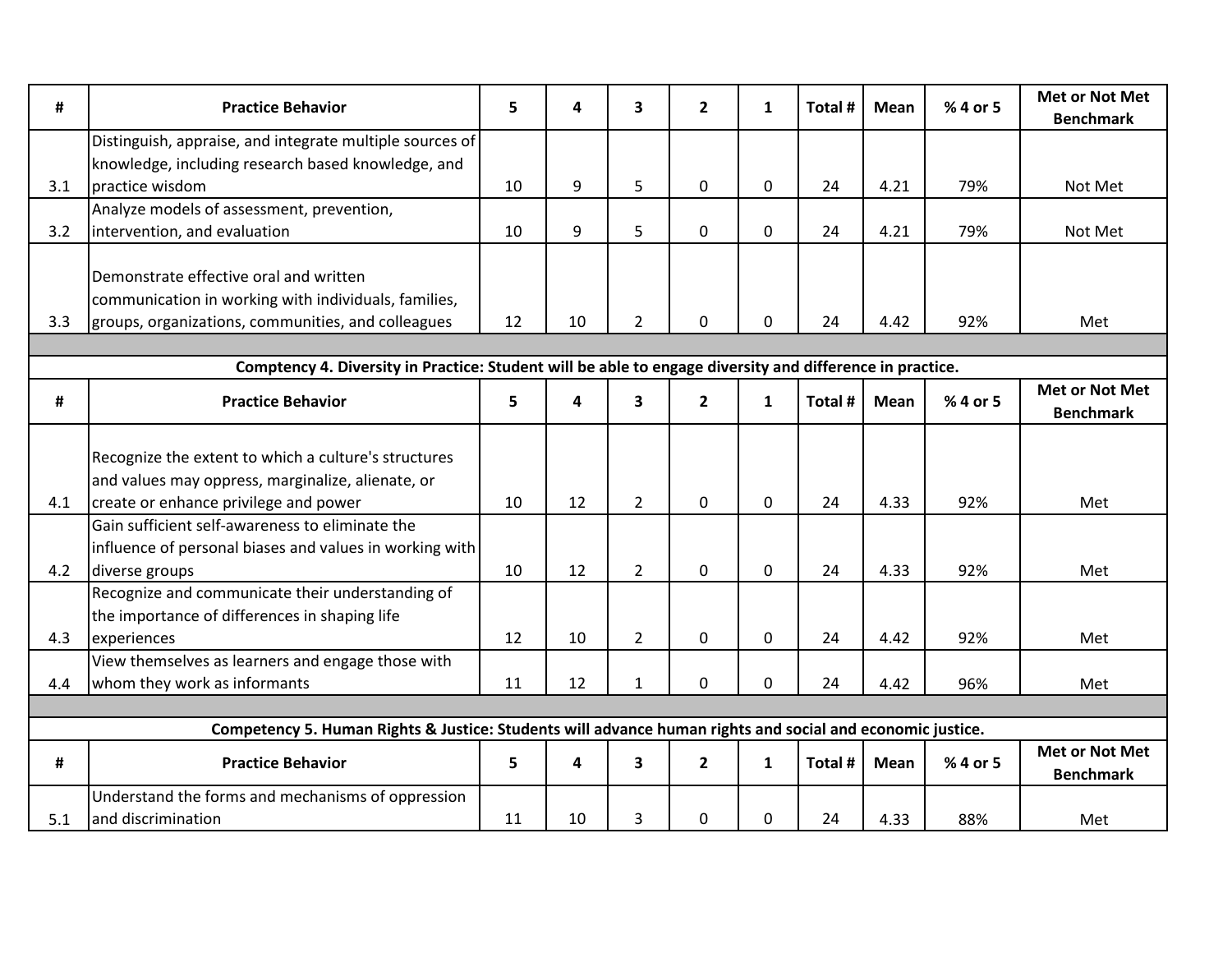|     | Advocate for human rights and social and economic                                                                                                               |                |    |                         |                |                |         |             |          |                         |
|-----|-----------------------------------------------------------------------------------------------------------------------------------------------------------------|----------------|----|-------------------------|----------------|----------------|---------|-------------|----------|-------------------------|
| 5.2 | justice                                                                                                                                                         | 12             | 11 | $\overline{2}$          | $\mathbf 0$    | 0              | 24      | 4.58        | 96%      | Met                     |
|     | Engage in practices that advance social and economic                                                                                                            |                |    |                         |                |                |         |             |          |                         |
| 5.3 | justice                                                                                                                                                         | 10             | 11 | 3                       | 0              | 0              | 24      | 4.29        | 88%      | Met                     |
|     |                                                                                                                                                                 |                |    |                         |                |                |         |             |          |                         |
|     | Competency 6. Research Based Practice: Student will engage in research informed practice and practice informed research.                                        |                |    |                         |                |                |         |             |          |                         |
|     |                                                                                                                                                                 |                |    |                         |                |                |         |             |          | <b>Exceeded, Met or</b> |
| #   | <b>Practice Behavior</b>                                                                                                                                        | 5              | 4  | 3                       | $\overline{2}$ | $\mathbf{1}$   | Total # | <b>Mean</b> | % 4 or 5 | <b>Not Met</b>          |
|     |                                                                                                                                                                 |                |    |                         |                |                |         |             |          | <b>Benchmark</b>        |
|     |                                                                                                                                                                 |                |    |                         |                |                |         |             |          |                         |
| 6.1 | Use practice experience to inform scientific inquiry                                                                                                            | 7              | 10 | $\overline{7}$          | 0              | $\mathbf 0$    | 24      | 4.00        | 71%      | Not Met                 |
| 6.2 | Use research evidence to inform practice                                                                                                                        | 9              | 11 | $\overline{\mathbf{4}}$ | $\mathbf 0$    | $\mathbf 0$    | 24      | 4.21        | 83%      | Met                     |
|     |                                                                                                                                                                 |                |    |                         |                |                |         |             |          |                         |
|     | Competency 7. Human Behavior: Students will apply knowledge of human behavior and the social environment.                                                       |                |    |                         |                |                |         |             |          |                         |
|     |                                                                                                                                                                 |                |    |                         |                |                |         |             |          | <b>Exceeded, Met or</b> |
| #   | <b>Practice Behavior</b>                                                                                                                                        | 5              | 4  | 3                       | $\overline{2}$ | $\mathbf{1}$   | Total # | <b>Mean</b> | % 4 or 5 | <b>Not Met</b>          |
|     |                                                                                                                                                                 |                |    |                         |                |                |         |             |          | <b>Benchmark</b>        |
|     |                                                                                                                                                                 |                |    |                         |                |                |         |             |          |                         |
|     | Utilize conceptual frameworks to guide the processes                                                                                                            |                |    |                         |                |                |         |             |          |                         |
| 7.1 | of assessment, intervention, and evaluation                                                                                                                     | 7 <sup>1</sup> | 13 | 4                       | $\pmb{0}$      | $\mathbf 0$    | 24      | 4.13        | 83%      | Met                     |
|     | Critique and apply knowledge to understand person                                                                                                               |                |    |                         |                |                |         |             |          |                         |
| 7.2 | and environment                                                                                                                                                 | 10             | 10 | 4                       | $\mathbf 0$    | $\mathbf 0$    | 24      | 4.25        | 83%      | Met                     |
|     |                                                                                                                                                                 |                |    |                         |                |                |         |             |          |                         |
|     |                                                                                                                                                                 |                |    |                         |                |                |         |             |          |                         |
|     | Competency 8. Policy Practice: Students will engage in policy practice to advance social and economic well-being and to deliver effective social work services. |                |    |                         |                |                |         |             |          |                         |
| #   | <b>Practice Behavior</b>                                                                                                                                        | 5              | 4  | 3                       | $\overline{2}$ | 1              | Total # | Mean        | % 4 or 5 | <b>Met or Not Met</b>   |
|     |                                                                                                                                                                 |                |    |                         |                |                |         |             |          | <b>Benchmark</b>        |
|     | Analyze, formulate, and advocate for policies that                                                                                                              |                |    |                         |                |                |         |             |          |                         |
| 8.1 | advance social well-being                                                                                                                                       | 9              | 12 | 3                       | $\mathbf 0$    | 0              | 24      | 4.25        | 88%      | Met                     |
|     | Collaborate with colleagues and clients for effective                                                                                                           |                |    |                         |                |                |         |             |          |                         |
| 8.2 | policy action                                                                                                                                                   | 6              | 11 | $\overline{7}$          | $\mathbf 0$    | $\overline{0}$ | 24      | 3.96        | 71%      | Not Met                 |
|     |                                                                                                                                                                 |                |    |                         |                |                |         |             |          |                         |
|     | Recognize faith and spiritual diversity in communities                                                                                                          |                |    |                         |                |                |         |             |          |                         |
| 8.3 | and advocate for policies that respect diversity                                                                                                                | 8              | 11 | 5                       | $\mathbf 0$    | 0              | 24      | 4.13        | 79%      | Not Met                 |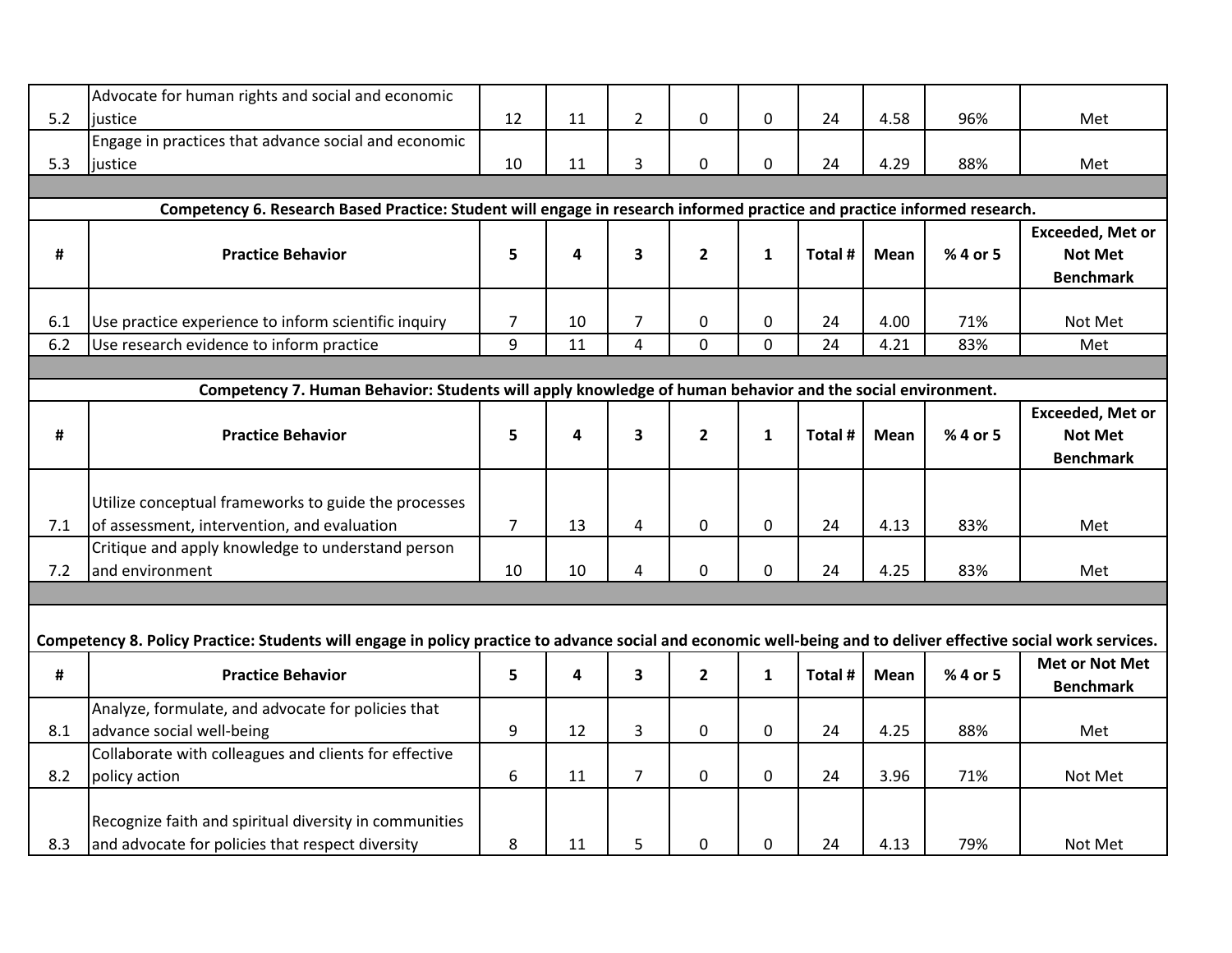|        | Competency 9. Practice Contexts: Student will respond to context that shape social work practice. |                |                                     |                         |                |              |         |             |          |                                           |
|--------|---------------------------------------------------------------------------------------------------|----------------|-------------------------------------|-------------------------|----------------|--------------|---------|-------------|----------|-------------------------------------------|
| #      | <b>Practice Behavior</b>                                                                          | $5\phantom{a}$ | 4                                   | $\overline{\mathbf{3}}$ | $\overline{2}$ | $\mathbf{1}$ | Total # | <b>Mean</b> | % 4 or 5 | <b>Met or Not Met</b><br><b>Benchmark</b> |
|        | Continuously discover, appraise, and attend to                                                    |                |                                     |                         |                |              |         |             |          |                                           |
|        | changing locales, populations, scientific and                                                     |                |                                     |                         |                |              |         |             |          |                                           |
|        | technological developments, and emerging societal                                                 |                |                                     |                         |                |              |         |             |          |                                           |
| 9.1    | trends to provide relevant services                                                               | 10             | 11                                  | $\overline{3}$          | $\mathbf 0$    | $\mathbf 0$  | 24      | 4.29        | 88%      | Met                                       |
|        | Provide leadership in promoting sustainable changes in                                            |                |                                     |                         |                |              |         |             |          |                                           |
|        | service delivery and practice to improve the quality of                                           |                |                                     |                         |                |              |         |             |          |                                           |
| 9.2    | social services                                                                                   | 8              | 12                                  | 4                       | $\mathbf 0$    | $\mathbf 0$  | 24      | 4.17        | 83%      | Met                                       |
|        |                                                                                                   |                |                                     |                         |                |              |         |             |          |                                           |
|        |                                                                                                   |                | <b>Competency 10.1 Engagement</b>   |                         |                |              |         |             |          |                                           |
| #      | <b>Practice Behavior</b>                                                                          | 5              | 4                                   | $\mathbf{3}$            | $\overline{2}$ | $\mathbf{1}$ | Total # | <b>Mean</b> | % 4 or 5 | <b>Met or Not Met</b><br><b>Benchmark</b> |
|        | Substantively and effectively prepare for action with                                             |                |                                     |                         |                |              |         |             |          |                                           |
|        | individuals, families, groups, organizations, and                                                 |                |                                     |                         |                |              |         |             |          |                                           |
| 10.1.1 | <b>I</b> communities                                                                              | 14             | 8                                   | $\overline{2}$          | $\mathbf 0$    | $\mathbf 0$  | 24      | 4.50        | 92%      | Met                                       |
|        | 10.1.2 Use empathy and other interpersonal skills                                                 | 16             | 8                                   | $\mathbf 0$             | $\mathbf 0$    | $\mathbf 0$  | 24      | 4.67        | 100%     | Met                                       |
|        | Develop mutually agreed-on focus of work and desired                                              |                |                                     |                         |                |              |         |             |          |                                           |
|        | 10.1.3 outcomes                                                                                   | 13             | 10                                  | $\mathbf{1}$            | 0              | $\Omega$     | 24      | 4.50        | 96%      | Met                                       |
|        |                                                                                                   |                |                                     |                         |                |              |         |             |          |                                           |
|        |                                                                                                   |                | Competency 10.2 Assessment          |                         |                |              |         |             |          |                                           |
| #      | <b>Practice Behavior</b>                                                                          | 5              | 4                                   | 3                       | $\overline{2}$ | $\mathbf{1}$ | Total # | Mean        | % 4 or 5 | <b>Met or Not Met</b><br><b>Benchmark</b> |
| 10.2.1 | Collect, organize, and interpret client data                                                      | 14             | 8                                   | $\overline{2}$          | $\mathbf 0$    | $\mathbf 0$  | 24      | 4.50        | 92%      | Met                                       |
| 10.2.2 | Assess client strengths and limitations                                                           | 14             | 8                                   | $\overline{2}$          | $\mathbf 0$    | $\mathbf 0$  | 24      | 4.50        | 92%      | Met                                       |
|        | Develop mutually agreed-upon intervention goals and                                               |                |                                     |                         |                |              |         |             |          |                                           |
| 10.2.3 | objectives                                                                                        | 11             | 11                                  | $\overline{2}$          | $\mathbf 0$    | 0            | 24      | 4.38        | 92%      | Met                                       |
|        | 10.2.4 Select appropriate intervention strategies                                                 | 13             | 8                                   | $\overline{3}$          | $\mathbf{0}$   | $\Omega$     | 24      | 4.42        | 88%      | Met                                       |
|        |                                                                                                   |                |                                     |                         |                |              |         |             |          |                                           |
|        |                                                                                                   |                | <b>Competency 10.3 Intervention</b> |                         |                |              |         |             |          |                                           |
| #      | <b>Practice Behavior</b>                                                                          | 5              | 4                                   | 3                       | $\mathbf{2}$   | $\mathbf{1}$ | Total # | Mean        | % 4 or 5 | <b>Met or Not Met</b><br><b>Benchmark</b> |